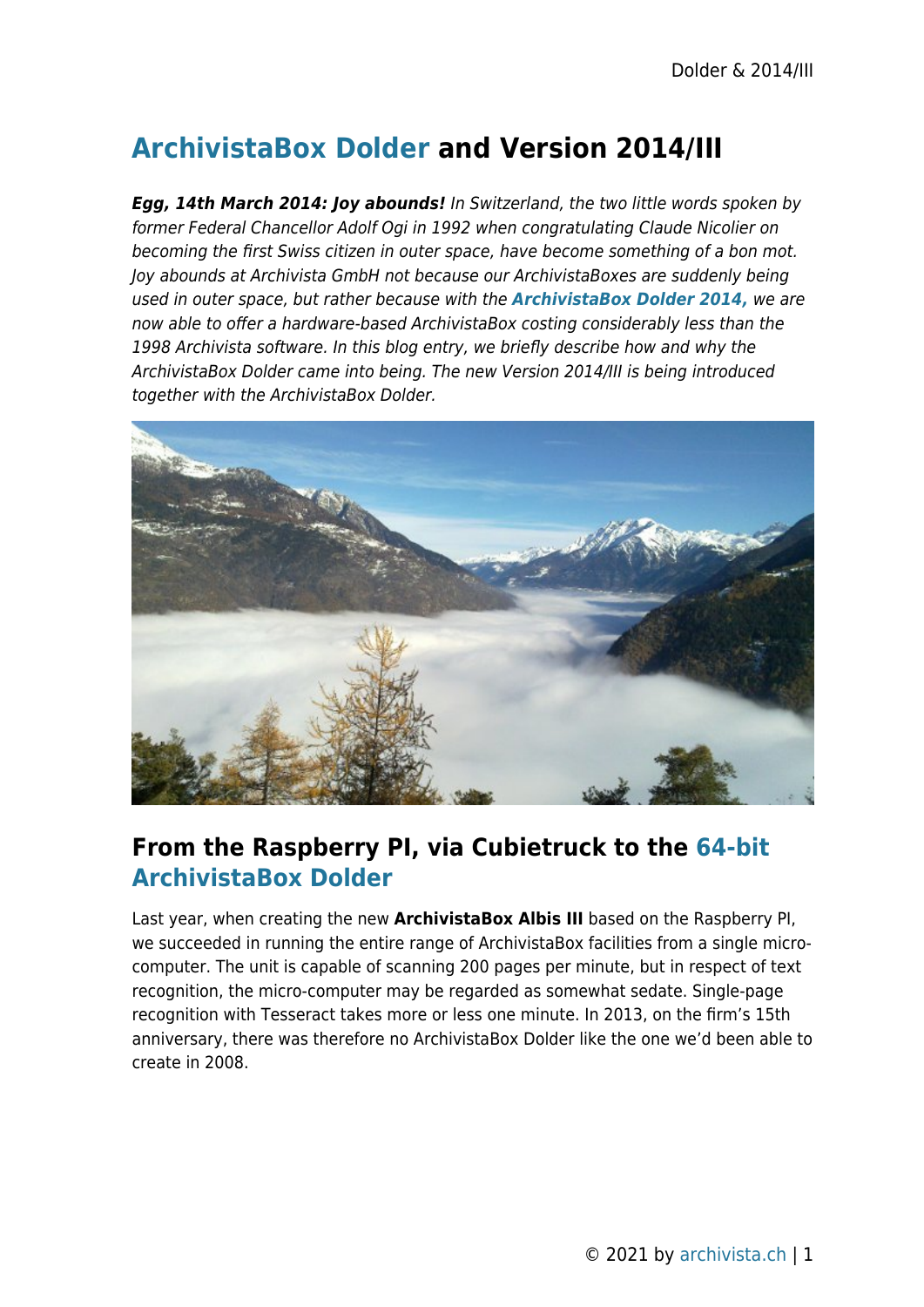

But as we all know, postponed does not mean abandoned and so it was that we ordered two Cubietruck computers for a short period of time. These are, of course, a good deal more expensive, but they incorporate more efficient hardware. Instead of the 512 MB offered by the Raspberry PI, the Cubietruck provides 2 GB (2048 MB), and a 2.5-inch hard drive can also be connected.

The tests were/are however somewhat sobering. Although applications (e.g. Office) start up very swiftly on Cubietruck, text recognition continued to take about one minute per page. Network performance on a 1 Gbit connection rarely exceeds 7 MB/second (even at 100 MB it would only be around 10 – 12 MB/second), whilst the Intel SSD drive, which with ArchivistaBox under 64-bit is capable of around 230 MB, operates on Cubietruck at about 35 – 40 MB/second. In other words, although Cubietruck is certainly quicker than the Raspberry PI, an ArchivistaBox Dolder based on the Cubietruck is unlikely to be any quicker than the **32-bit model developed in 2008.** Less or even no joy would have abounded, had we introduced a new ArchivistaBox not able to operate faster than the 2008 version.



However, we struck lucky with the

manufacturer of the old ArchivistaBox Dolder. For more or less the same conditions as with Cubietruck, a 64-bit hardware with 2 GB RAM is available which, based on an AMD DualCore, works very economically for a 64-bit compatible processor. When exposed to load (including hard drive), consumption lies between 8 and 12 Watts (for the entire